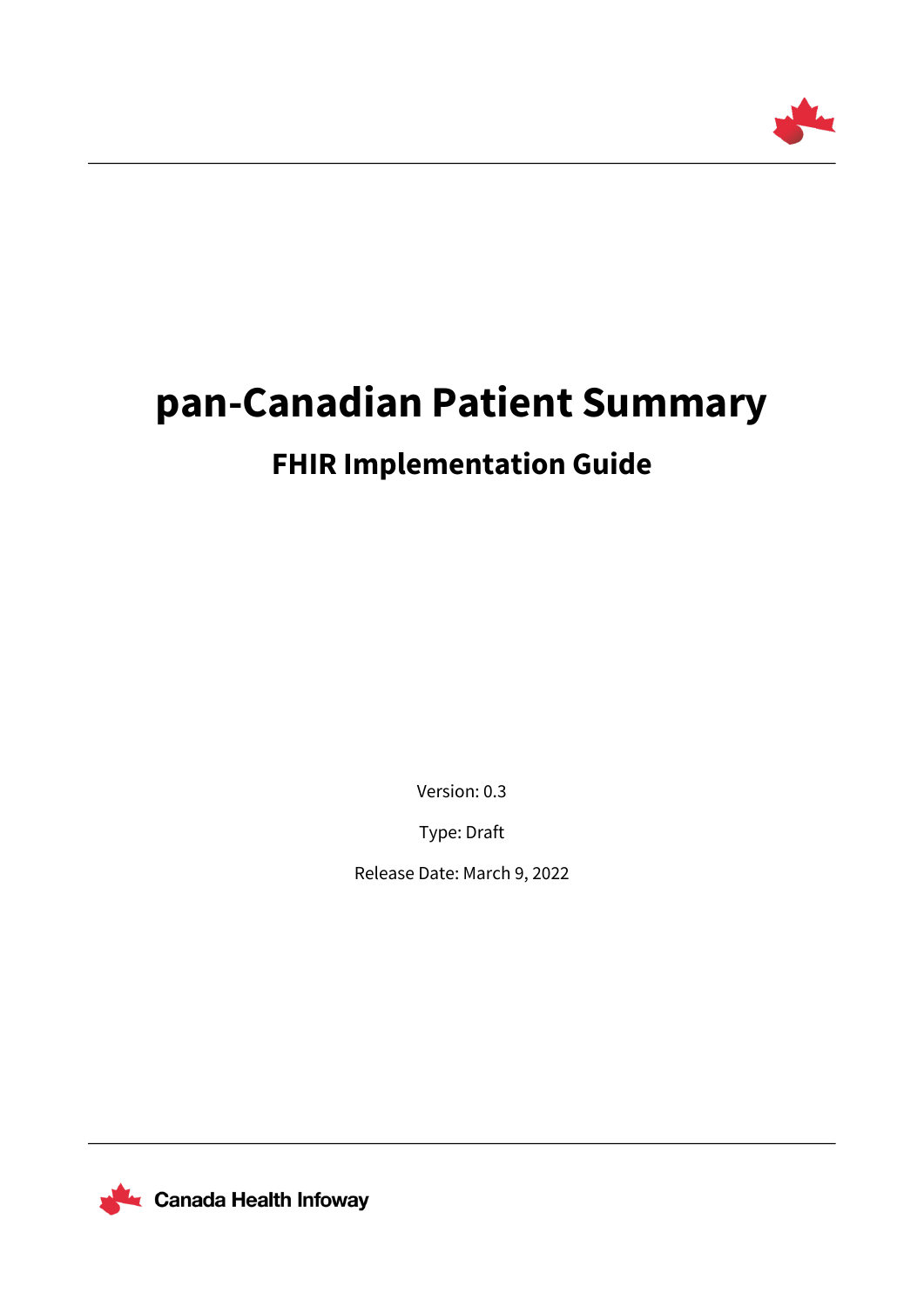### Table of Contents

| 5 How to Use the pan-Canadian Patient Summary - FHIR Implementation Guide7   |
|------------------------------------------------------------------------------|
| 4 How to Read the pan-Canadian Patient Summary - FHIR Implementation Guide.6 |
|                                                                              |
|                                                                              |
|                                                                              |

**∞ Viewing large images in this file:**

**The PS-CA Specifications contain several large tables and diagrams (e.g., use cases diagrams, reference architecture sequence diagrams, etc.). In some cases, for optimal viewing, it is recommend to view these in the online specifications available** [here](https://infoscribe.infoway-inforoute.ca/display/PCI/PS-CA+Release+Information) **under Published Content.**

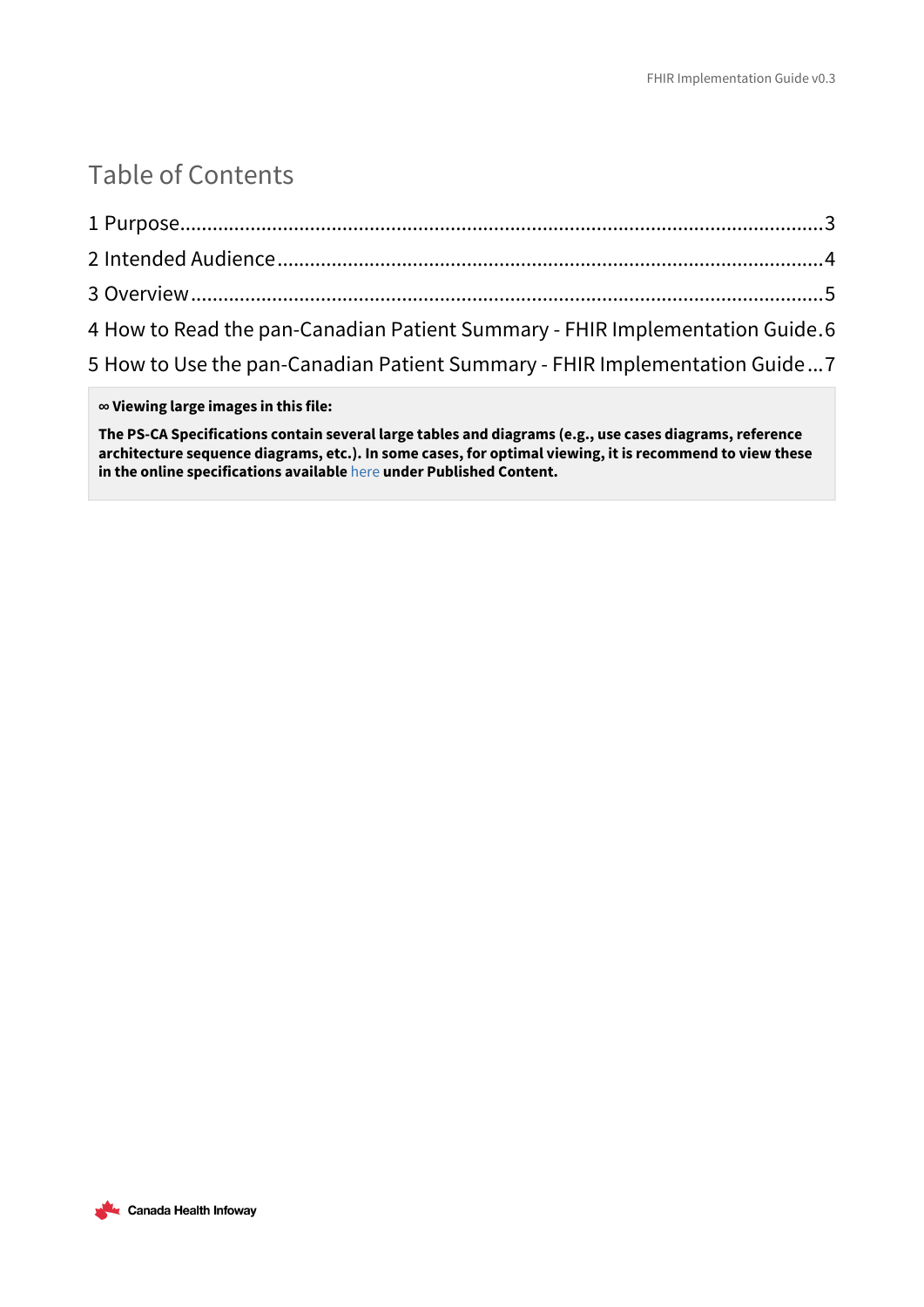# <span id="page-2-0"></span>1 Purpose

The pan-Canadian Patient Summary - FHIR Implementation Guide is an implementable, testable specification for the HL7 FHIR composition that defines the data payload of the PS-CA specification, based on the HL7 FHIR IPS implementation guide. It contains information for solution developers to implement the PS-CA content data model using the HL7® Fast Healthcare Interoperability Resources (FHIR®) standard. It describes the data elements and types, cardinality, constraints, and code system references - all of the details needed for two systems to be semantically interoperable with each other when a PS-CA compliant patient summary is exchanged.

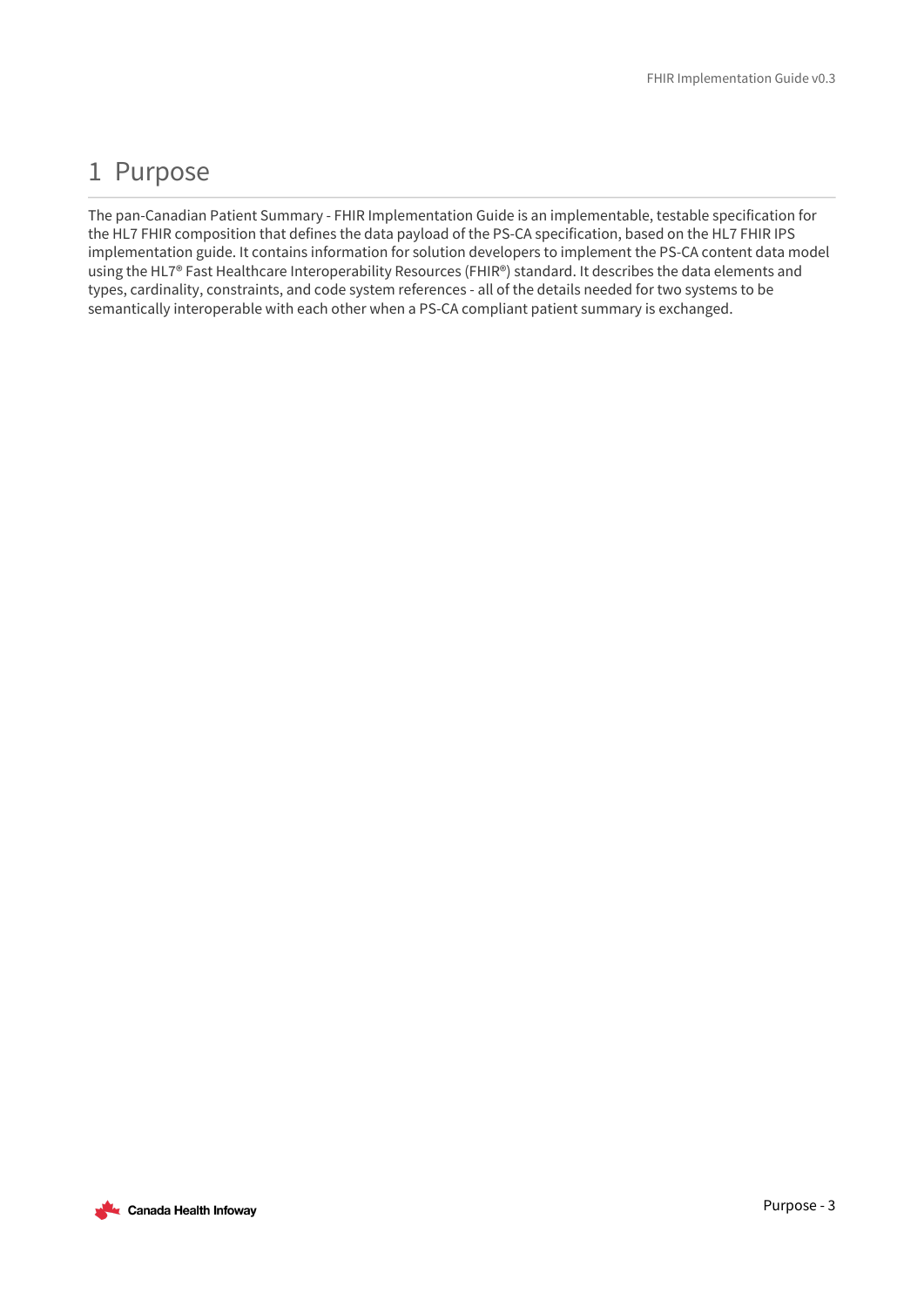# <span id="page-3-0"></span>2 Intended Audience

The intended audience of the pan-Canadian Patient Summary – FHIR Implementation Guide includes, but is not limited to, the following:

- IT departments of healthcare institutions (technical product managers, IT managers, operations staff)
- Technical staff of vendors participating in the IHE initiative
- Experts involved in standards development
- Individuals and teams responsible for implementing software solutions such as project managers, CTOs, CISOs, software engineers, technical product managers, IT managers, operations staff, and other similar roles.

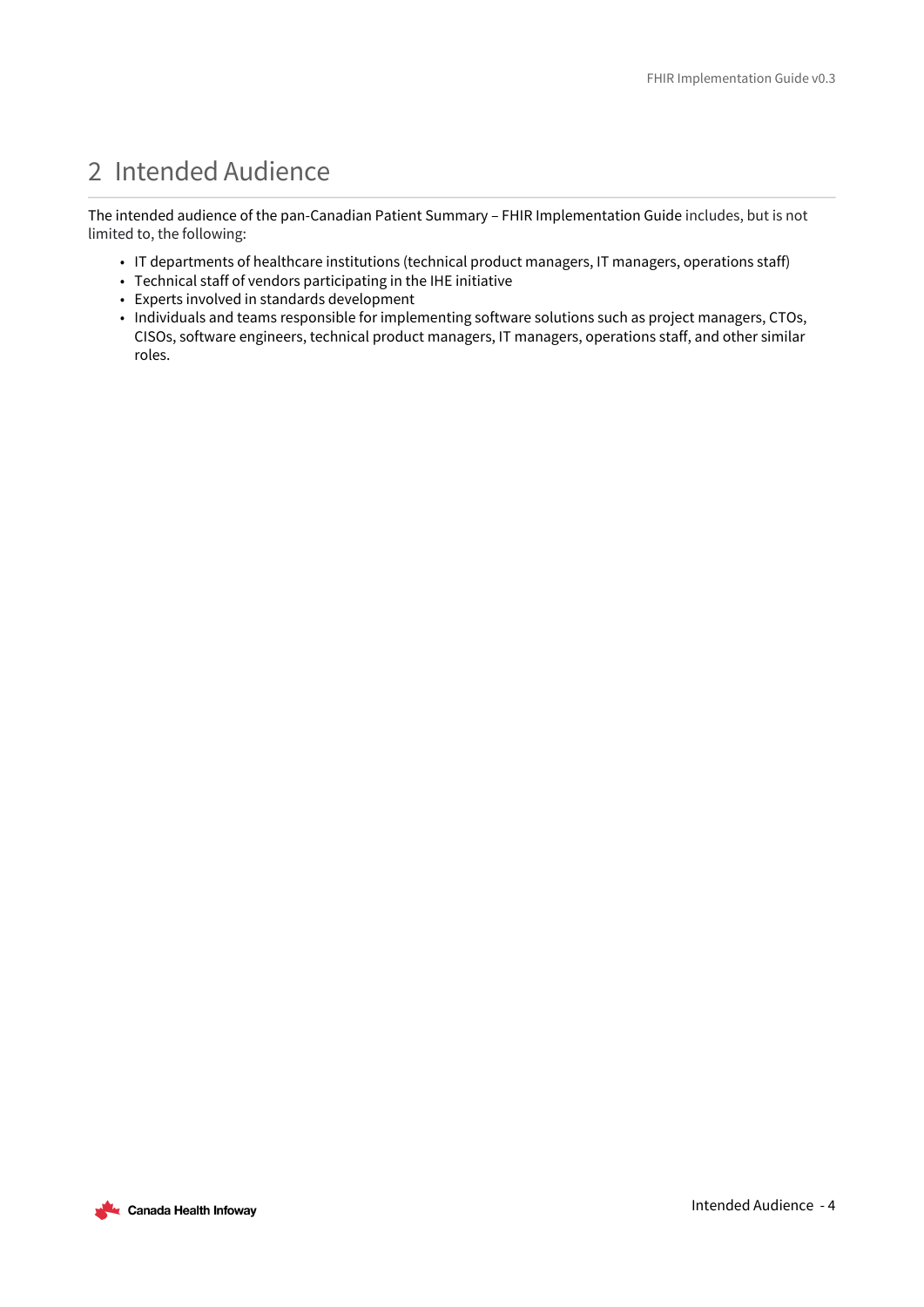#### <span id="page-4-0"></span>3 Overview

The pan-Canadian Patient Summary – FHIR Implementation Guide is the content data model for the Patient Summary-CA project, where participating jurisdictions and vendors can find relevant information for the following:

- Scope Statement & Development Process
- General Principles and Design for the FHIR® Profiles
	- Profiling Conventions and Approach
	- Terminology Approach
- Comparison of IPS-CA and PS-CA
- Specification Guidance
	- Scope of Guide
	- Known Issues & Future Development
	- Must Support Definition
	- Validation
- FHIR Artefacts
	- Description of Patient Summary Composition Structure & Profiles (e.g., sections that make up the data model content for the PS-CA - Interoperability Specifications v1 - Trial Implementation)
	- Profiles
	- Extensions
	- Terminology
	- Patient Summary Composition (list of sections that make up content for Data Model Development Process
- Process for providing Feedback

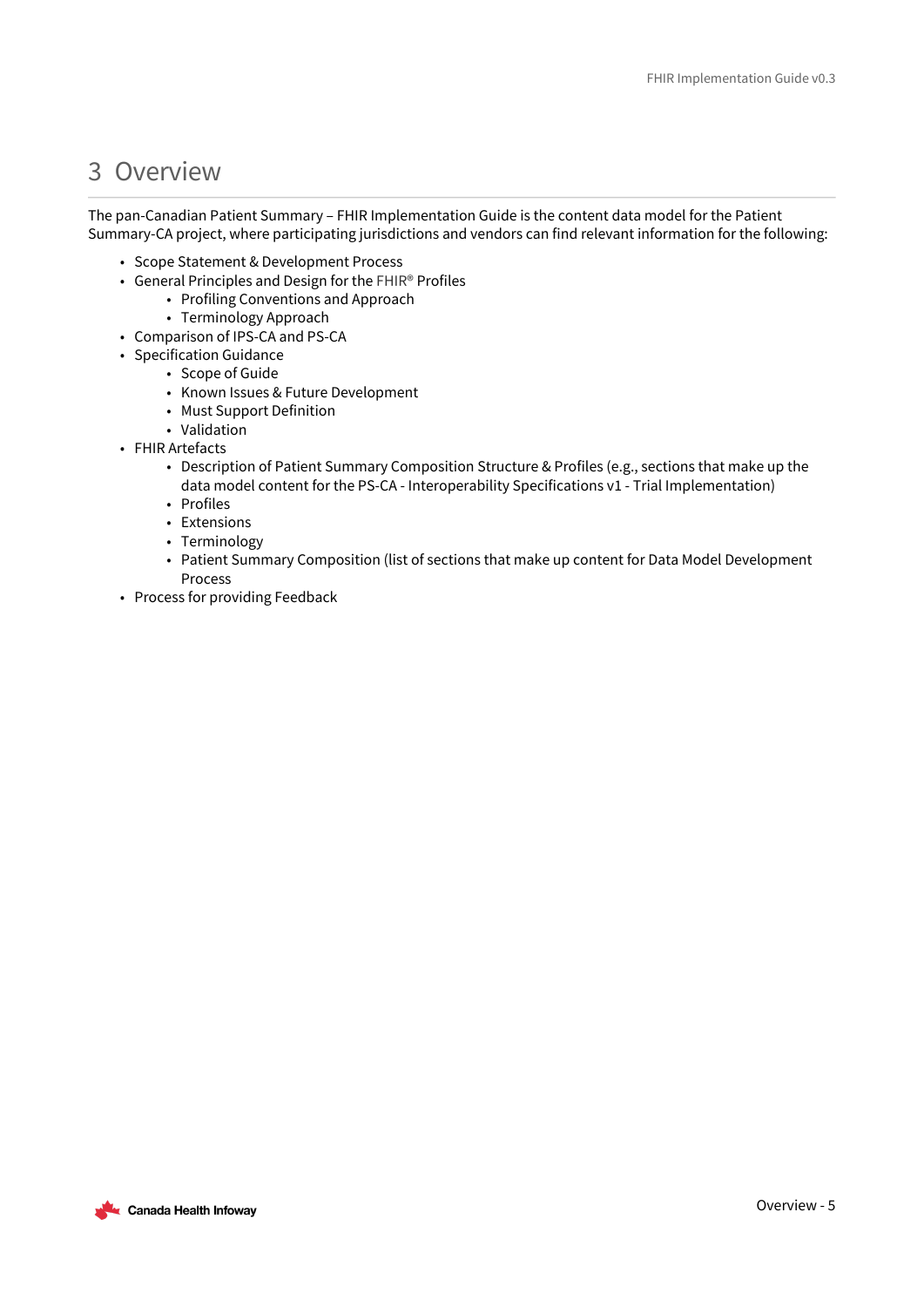# <span id="page-5-0"></span>4 How to Read the pan-Canadian Patient Summary - FHIR Implementation Guide

The HL7® FHIR® standard (Fast Healthcare Interoperability Resources) defines how healthcare information can be exchanged between different computer systems regardless of how it is stored in those systems. It is assumed that readers have a moderate level of familiarity with reading HL7® FHIR® specification documents.